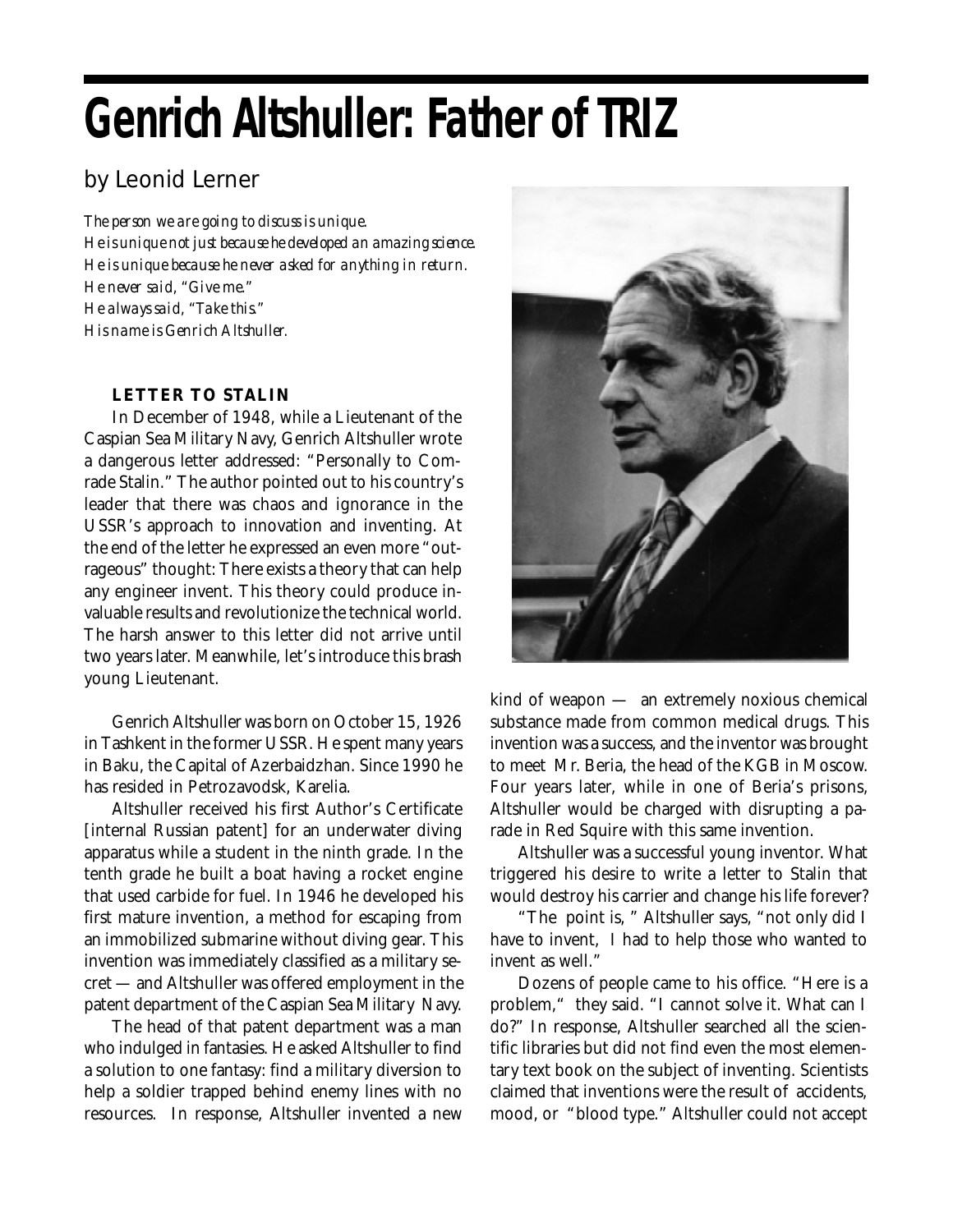this — if a methodology for inventing did not exist, one should be developed.

Altshuller shared his ideas with his former schoolmate Rafael Shapiro, an inventor driven to achieve maximum success. By this time, Altshuller had already learned that invention is nothing more than the removal of a technical contradiction with the help of certain principles. Invention is certain if an inventor possesses knowledge of these principles. Shapiro was exited about this discovery and suggested that they should immediately write a letter to Stalin to get his support.

Altshuller and Shapiro prepared themselves. They searched for new methods, studied all the existing patents and took part in inventing competitions. They even received a National Competition Award for inventing a flame and heat resistant suit. Suddenly, they were asked to come to Tbilisi, a town in Georgia. They were arrested as they arrived and, two days later, their interrogation began. They were charged with "inventor's" sabotage and, as was usual in those days, sentenced to 25 years imprisonment.

This happened in 1950. The reader may think this is the beginning of a story about "a martyr for his ideas." However, Altshuller views his arrest differently.

"Before prison, I struggled with simple human doubts. If my ideas were so important, why weren't they recognized? All my doubts were resolved by the MGB [Moscow Committee of State Security]." After his arrest a series of situations occurred where, in order to stay alive, Altshuller utilized TRIZ (The Theory of Solving Inventive Problems) concepts as his only means of defense.

In a Moscow prison, Altshuller refused to sign a confession and was placed on an "interrogation conveyor." All night he was questioned. During the day, he was not allowed to sleep. Altshuller understood that he could not survive under these conditions. He stated the problem: How can I sleep and not sleep at the same time? The task seemed unsolvable. The most rest he was permitted was to sit with his eyes open. This meant that, in order to sleep, his eyes must be open and closed at the same time. This was easy. Two pieces of paper were torn from a cigarette package. With a charred match, he drew a pupil on each piece of paper. Altshuller's roommate spit on the papers and stuck them to Altshuller's closed eyes. After that he sat across from the door's peek hole and calmly fell asleep. He was thus able to sleep for several days in a row. His interrogator wondered why Altshuller seemed fresh every night.

Finally, Altshuller was sentenced to Siberia's Gulag where he worked 12 hours every day logging. Knowing that he could not survive working so hard, he asked himself the question: "Which is better continue to work, or refuse and be put into solitary confinement?" He choose confinement and was transferred to a section with criminals. Here survival was much simpler. He befriended the prisoners by telling them many fictional stories he new by heart.

Later, Altshuller was transferred to a camp were the older intelligentsia — scientists, lawyers, architects — were slowly dying. To cheer up these desperate people, Altshuller opened his "One Student University." Each day, for 12 to 14 hours, he attended classes and seminars that the revived professors gave him. This is how Altshuller received his "college education."

In the Varkuta coal mines — another gulag camp — he spent 8 to 10 hours a day developing his TRIZ theory while constantly resolving emergency technical situations in the mines. Nobody believed that this young inventor was working in the mines for the first time. Everybody thought he was tricking them. The chief engineer did not want to hear that TRIZ methods were helping.

One night, Altshuller heard that Stalin had died. A year and a half later, Altshuller was released. Upon his return to Baku he learned that his mother, having lost all hope of ever seeing her son, committed suicide.

In 1956, the first paper written by Altshuller and Shapiro, "Psychology of Inventive Creativity," was published in the journal *Voprosi of Psihologi* [Problems of Psychology]. For scientists who study the creative process it was as if a bomb had exploded. Until that time, Soviet and foreign psychologists believed it a fact that inventions were born through accidental enlightenment — the sudden spark of an idea.

After analyzing a fund of worldwide patents, Altshuller offered a different method based on the results of human inventive activity. Invention de